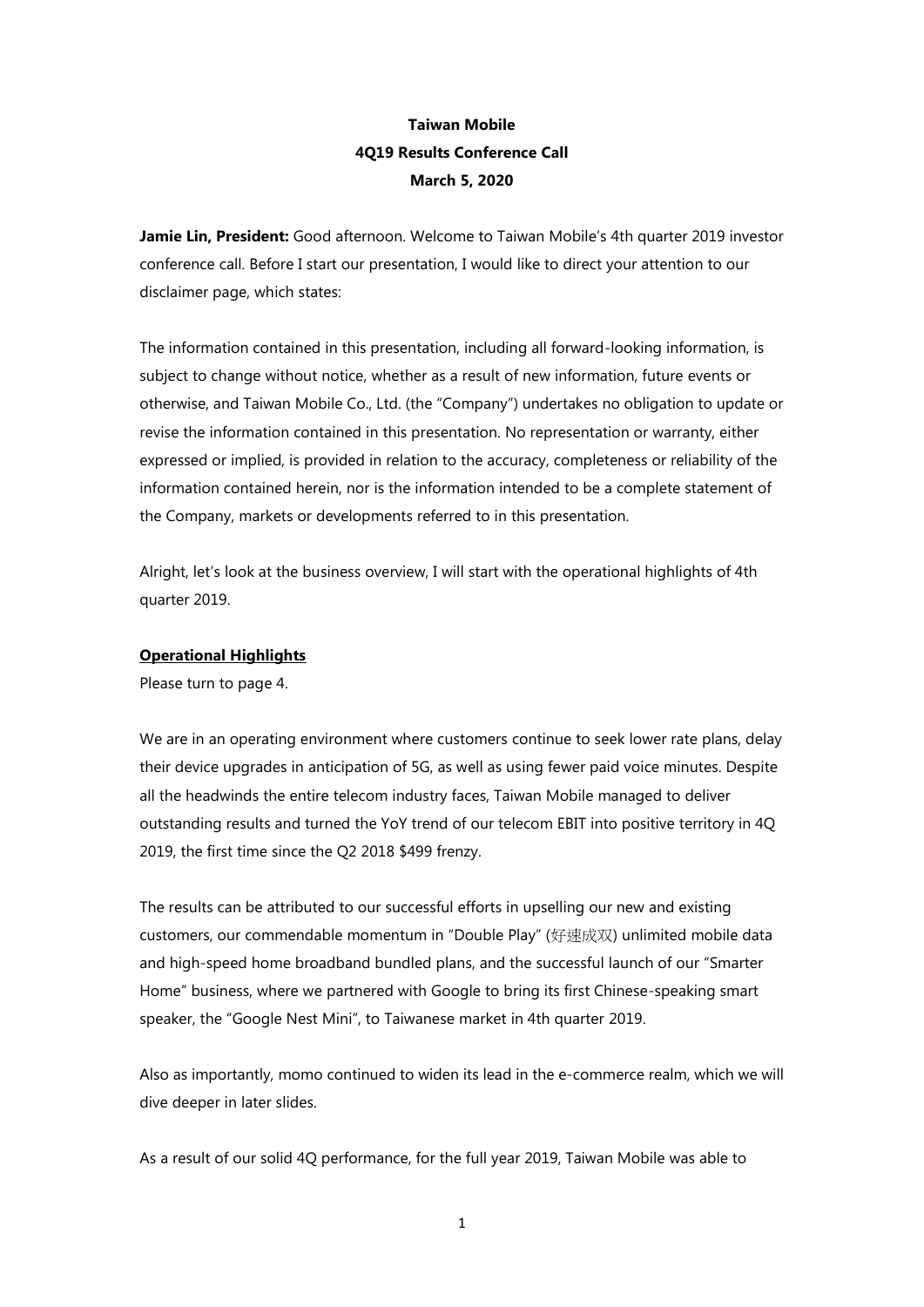deliver net income that beat our guidance by 1%.

#### **Versatility**

Let me now talk about our versatile strategy and results, on page 5.

During the quarter, we increased the monthly tariff of our handset bundle plans by \$106 NT. The enterprise segment also continued to produce solid growth, with IoT connections rising by 25% on the back of tailwind from smart meters and connected cars. Cloud service revenue rose by 15% thanks to solid IDC demand.

On the right hand side of the slide, you can see that under our "Double Play" (好速成双) brand, we offered unlimited mobile data services bundled with different speeds of home broadband services, coupled with free video/music streaming and DTV subscription, plus a complimentary Google Nest Mini smart speaker to enable voice command on your TV and smart home appliances, all together at a very competitive price compared to what a standalone same-speed home broadband would cost from incumbents. That is why our Double Play products have proven to provide strong incentives for customers to sign up to higher rate plans while at the same time position ourselves to be a leader in the Smarter Home business.

#### **Resilience in Pay-TV Business**

Turning to our pay-TV business on page 6.

Once again, we fared better than other leading MSOs, with the smallest loss in basic TV subscriptions and much higher broadband & DTV adoptions aided by our "Double Play" bundled plans. Not only did we continue to increase broadband and DTV penetration in our cable TV customer base, we also made more strides in higher-speed broadband take-up rates. During the quarter, the percentage of customers subscribed to broadband plans with speeds of 100Mbps and higher rose by 7ppts from a year ago.

#### **momo's Dominance in B2C Market**

Last but not least, on page 7, let's take a look at momo.

In Q4, momo once again outpaced its peers by growing its B2C revenue by 33% YoY, thanks to market share gains in a growing online retail market. Average ticket size and number of transactions per customer were both higher, SKUs further increased, and a private label credit card was successfully launched. Throughout the 2019 year, momo also added 10 new satellite warehouses to further shorten its delivery time and solidify its leadership position against peers.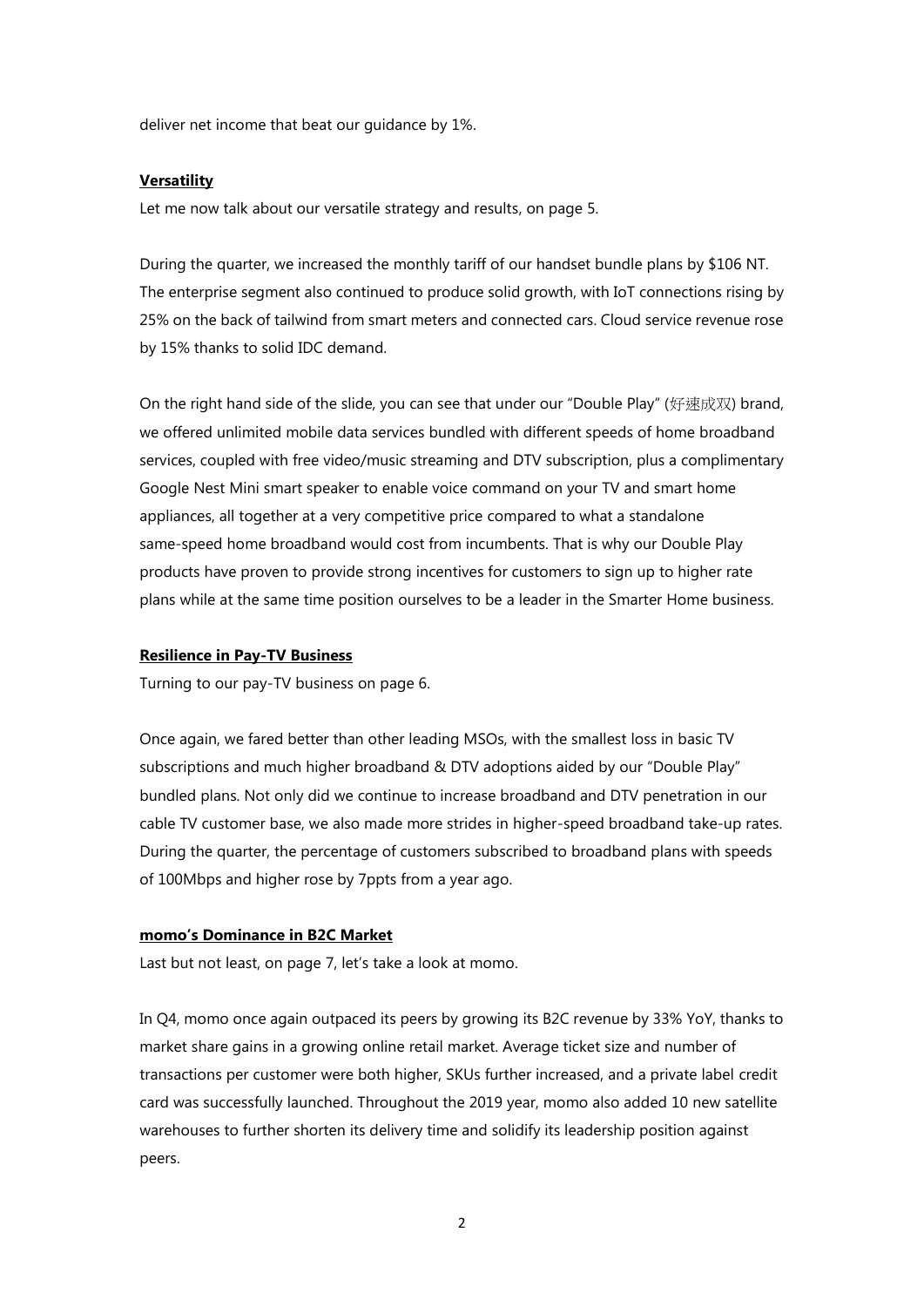Overall gross margin and operating margin have declined as momo leaned towards growth and invest in its logistic capabilities. Over time we expect profitability to improve, as scale benefits and operating leverage kick in.

Now let me turn over the slide to Rosie for our financial overview.

### **Performance by Business**

**Rosie Yu, CFO & Spokesperson:** Hi, Good afternoon. On the performance by business, on page 9.

Reduced dealer commissions, lower interconnecting costs and spectrum usage fees helped us contain the YoY decline in pre-IFRS 16 telecom EBITDA at 5% in the 4th quarter. Telecom EBIT, however, went up by 1% YoY as D&A tapered off.

Reflecting the latest channel leasing pricing we charge TV home shopping companies, pre-IFRS 16 CATV EBITDA in the 4th quarter dropped by 11% YoY. However, its EBIT increased by 6% YoY, aided by falling depreciation of set-top boxes.

As for momo, in addition to its robust revenue growth, EBITDA also grew by 14% YoY in the 4th quarter, due to improved profitability in its legacy businesses.

## **Results Summary**

Now, let's move to the results summary page.

In the 4th quarter, operating costs increased along with the growing e-commerce business and handset sales, however, our consolidated operating income showed YoY growth for the second consecutive quarter, thanks to effective expense rationalization. The low-single-digit YoY decline in pre-tax and net income was mainly due to one-off equipment write-off losses.

For the full year of last year, telecom EBIT came in ahead of expectations, while the combined EBIT of cable TV and momo also surpassed our expectations, accounting for 22% of our total EBIT in 2019.

#### **Balance Sheet Analysis**

Now let's turn to balance sheet analysis.

On the asset & liability front, the YoY surge in inventory and accounts payable was driven by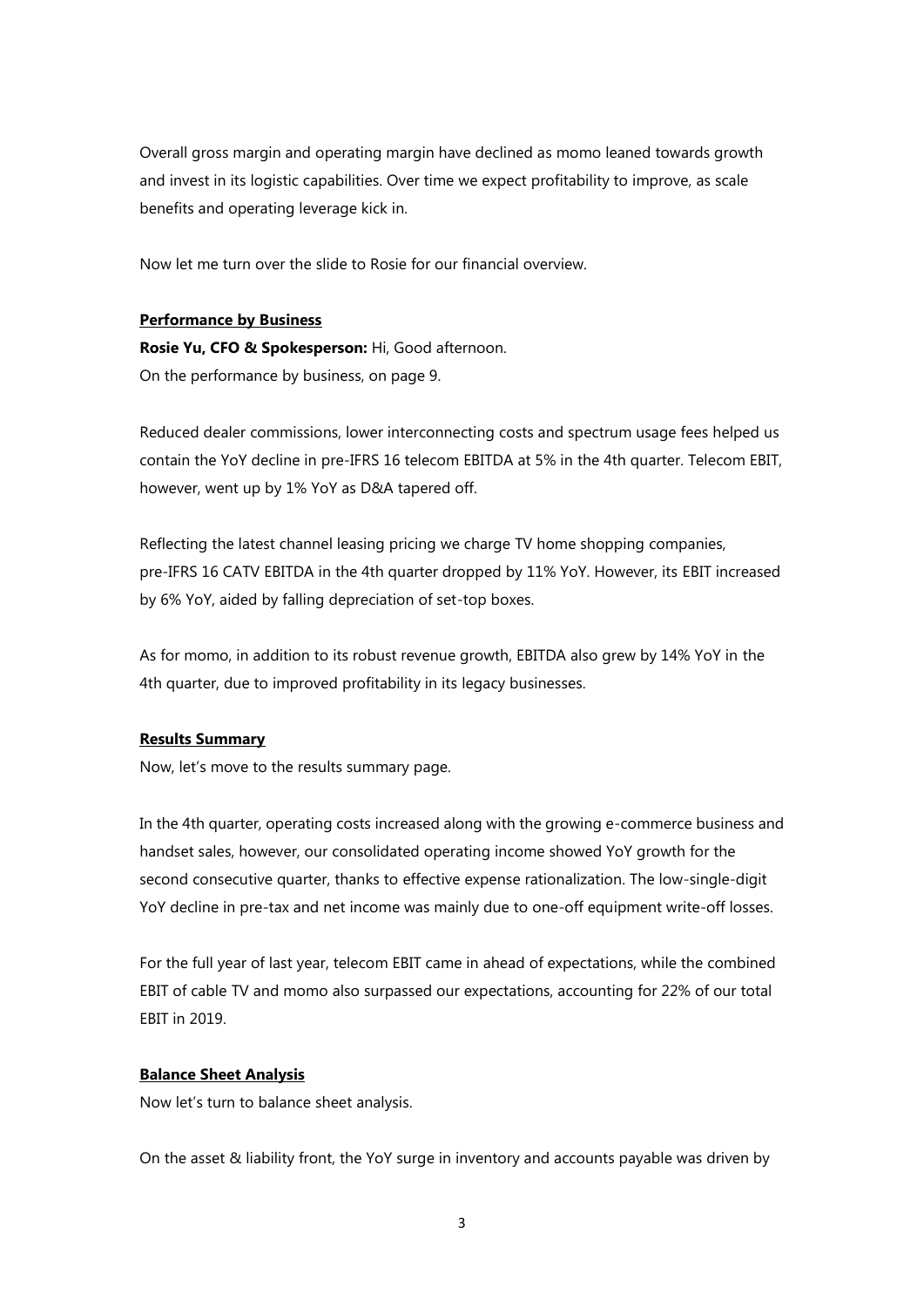momo's business expansion and solid iPhone demand.

Gross debt declined by 17% YoY to \$43bn, following CB holders' conversions and repayment of our 7-year straight bond matured in 2019.

As for shareholders' equity, the increase in paid-in capital and capital surplus is reflective of the conversion of our convertible bond, which had an outstanding balance of NT\$0.93bn at the end of the 4th quarter last year. As a result, share count for 2019 EPS calculation totaled 2.768 billion shares.

Benefiting from lower debt, our net debt to pre-IFRS 16 EBITDA remained at a low level of 1.16x.

# **Cash Flow Analysis**

Now let's turn to page 12, cash flow analysis.

In the 4th quarter, the QoQ and YoY drop in pre-IFRS 16 operating cash flow was mainly due to momo's payment delaying from end of 3rd quarter to 4th quarter, as well as higher iPhone 11 payment.

Investing cash outflow increased YoY in the 4th quarter as a result of the NT\$1bn deposit with NCC for 5G spectrum auction.

As for financing activities, the YoY increase in financing cash outflow was mainly related to the implementation of IFRS 16.

Full year 2019 mobile CapEx came off YoY, as 4G approached the tail-end of the investment cycle. Separately, momo's cash CapEx recorded a YoY decline, because only 10% of the land acquisition cost for its Southern Distribution Center was paid in 2019.

For the whole year of 2019, free cash flow of NT\$19.19bn translates into free cash flow yield of roughly 6%.

Now let me turn the presentation back to Jamie for 2020 guidance and event updates.

#### **2020 Guidance**

**Jamie Lin, President:** Now let's turn to page 14 for our 2020 guidance.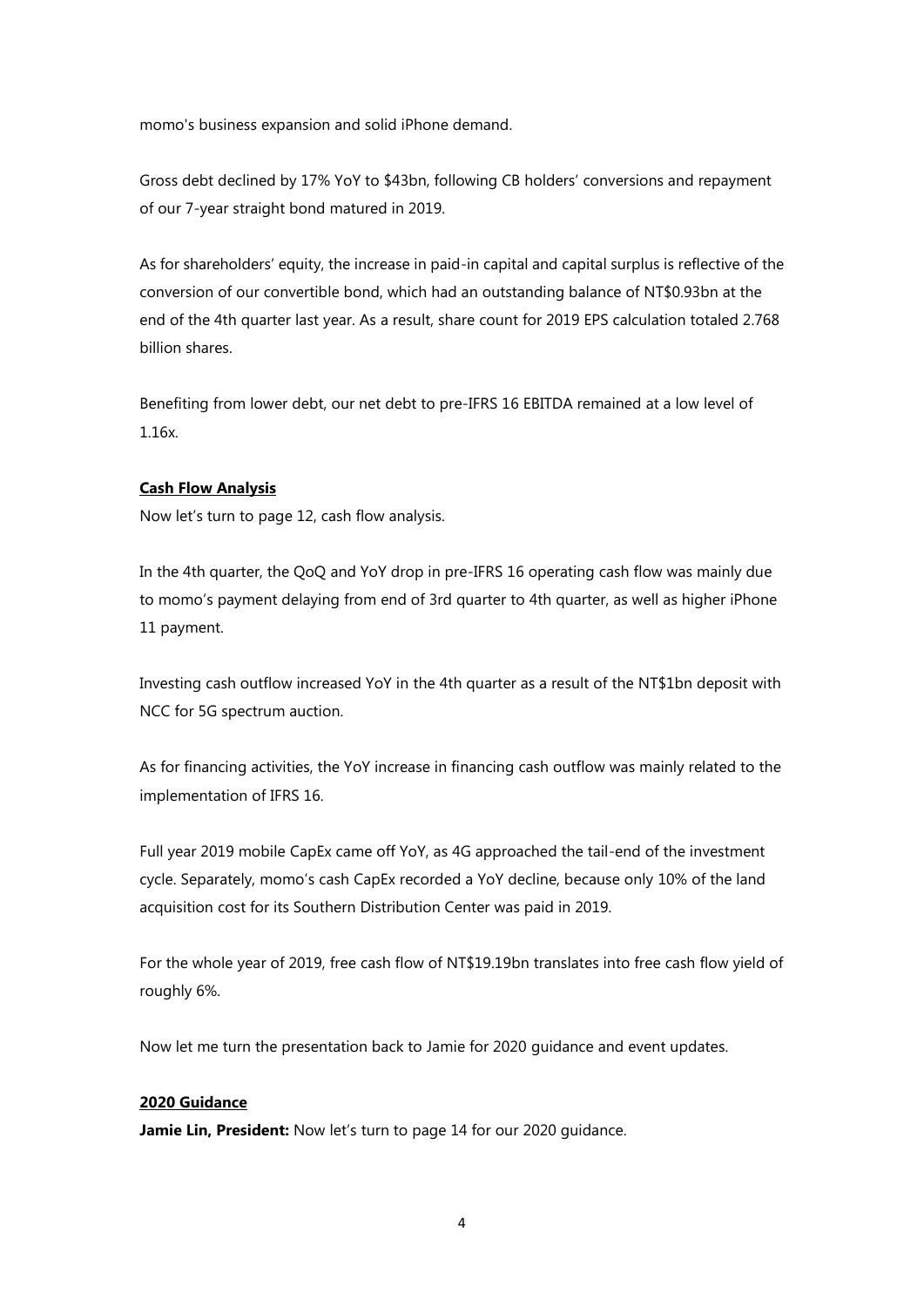In terms of 2020 outlook, 5G, cloud gaming, streaming content revenue, enterprise cloud and enterprise connectivity solutions will be the growing areas among telecom business, leading to 2% YoY growth in telecom revenue inclusive of device sales. momo's top-line will grow 18% YoY underpinned by expanding e-commerce business; pay-TV to return to growth trajectory, aided by premium fixed broadband bundle services, our 好速成双(Double Play).

As for profitability, the combined EBIT of the cable TV business and momo will grow 4% YoY and make up 25% of our total EBIT in 2020. That said, consolidated EBIT is forecasted to decrease. This is because profitability for 5G, cloud gaming, streaming content investments, etc. takes time to kick in.

For 2020 CapEx, a total of NT\$14.5bn was approved by the board. You can see the breakdown in the slide. We expect telecom CapEx to double YoY, driven mainly by 5G infrastructure rollouts; cable TV CapEx to increase due largely to more demands for advanced set-top-boxes; momo CapEx to rise as major payments for its new South Automated Center will start in 2020.

Next, let's go to event updates.

### **Event Updates: 5G Spectrum Auction Results**

With the conclusion of the 5G spectrum auction, TWM acquired 60MHz in the 3.5GHz frequency band for NT\$30.45bn, and 200MHz in the 28GHz frequency band for NT\$0.21bn. Total spectrum cost is NT\$30.66bn. Following our board's recent resolution, TWM is filing for issuance of an unsecured straight bond with total amount of NT\$20bn by end of March.

## **Awards and Recognition**

And on page 16, you can see the summary of awards and recognitions we received during the quarter.

#### **Key Message**

Now finally on page 17, I'd like to wrap up our presentation with the key message that we would like to deliver.

Taiwan Mobile will be the only telco among the big three in Taiwan to be able to have partnerships on 5G network/spectrum sharing and create incremental benefits.

60MHz of spectrum in the 3.5GHz frequency band is sufficient for Taiwan Mobile's 5G business in the next ten years. In due course, we won't have CapEx inefficiency issues that others may encounter.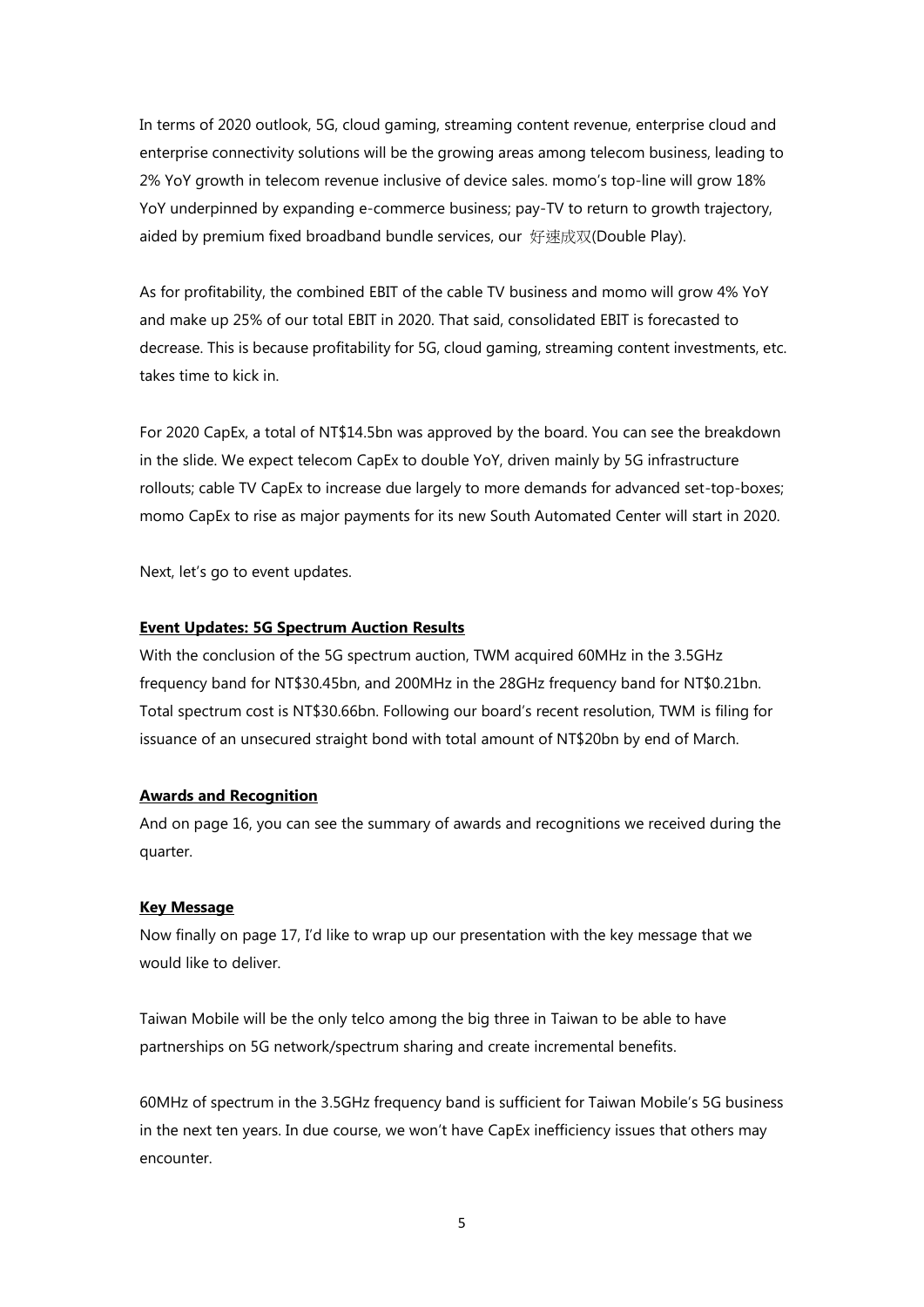We believe we have a sensible 5G winning strategy in view that our total 5G spectrum and CapEx spend in the 20-year spectrum concession period may be the least among the big three without sacrificing 5G network quality. Progressing on the 5G journey, our overarching goal is to maximize related investment returns.

Now, with that, I would like to open the floor for Q&A session

### **Q&A**

**Amber Lee, Yuanta Securities: For CapEx, I think it looks like Taiwan Mobile has the highest expectation for this year among your peers, as you're guiding to double spending to NT\$14bn. I think that CHT and FET each guided around NT\$7bn and NT\$6bn of CapEx for this year, that is specifically for 5G. My question is, firstly, how much of the NT\$11bn CapEx for mobile is specifically for 5G? And secondly, what's driving the more aggressive thinking on 5G compared to the others?**

**Rosie:** The 5G CapEx inclusive of fixed network actually is not over \$9bn for us, so actually our mobile CapEx is very similar to our peers.

**Amber:** Okay, then what's your view on your CapEx level going forward?

**Rosie:** Actually, for the CapEx of 2021, the internal calculation will only be completed around January next year, so we won't have a guidance for you at this moment.

**Jamie:** And just to add to that, like I said in our key message page, we are expecting quite some level of savings in terms of spectrum amortization versus our peers. So even if we would incur similar amount of network CapEx, we're still in a much better position financially versus our peers.

**Amber:** But that \$9bn is still a bit higher than your peers. Does that mean for the less spending on amortization will be going into CapEx and result in depreciation in the coming years?

**Jamie:** What we understand is we're spending similar amount versus our peers this year. In terms of the year after, we will comment once we have our CapEx plan approved by the board.

**Amber:** For the guided D&A of around 16 billion for this year, could we have the respective number on depreciation and amortization?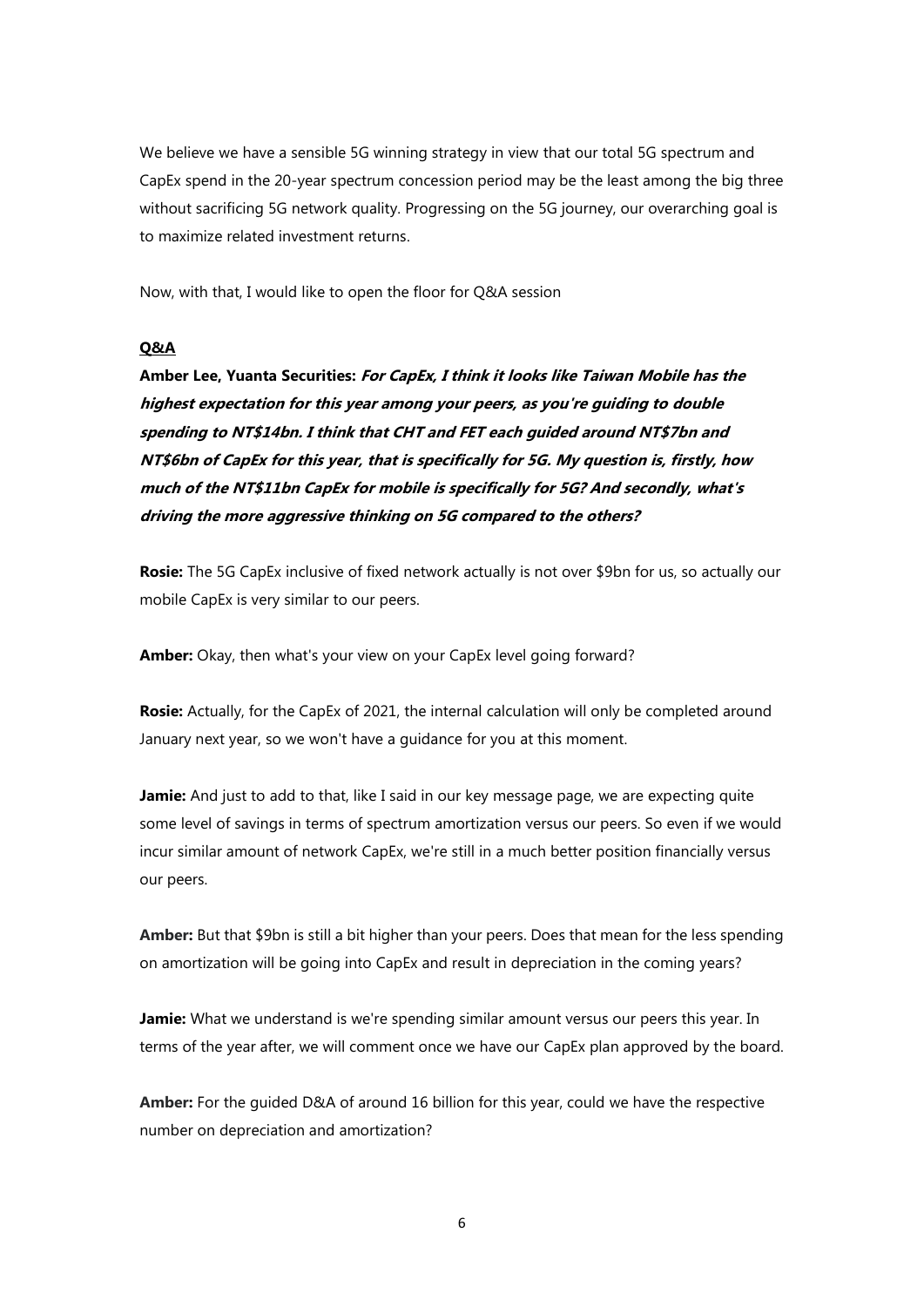**Shirley Chu, Vice President:** The amortizations is quite straightforward. We will amortize the new 5G spectrum over the 20-year period. And for the existing spectrum, amortization expense will stay the same.

**Amber:** Do you also expect to launch your 5G service in 3rd quarter?

**Jamie:** That is correct.

# **Peter Milliken, Deutsche Bank: My question is about the CapEx and how you believe it will be lower through the cycle than your peers? Presumably, that's because you say that you can have these 5G partnerships. Why are you the only one able to do a 5G partnership?**

**Jamie:** Right now, based on NCC's rules, if your spectrum and the other party's spectrum exceed 100MHz at the 3.5GHz band, you will not be better off. In this case, the spectrum that can be shared will be limited to less than 100MHz, making it non-sensible to any telcos that hold spectrum of 80 or 90MHz. But our 3.5GHz spectrum holding will enable us to have the options to share with some of other carriers who are holding equal or less than 40MHz of spectrum at the 3.5GHz range.

**Peter:** And my other question is about dividends. Have you announced what your DPS is likely to be this year?

**Rosie:** No, it will only be decided in April's board meeting. You may have noticed from our 2019 balance sheet. If you calculate our excess reserves, you'll find out we have roughly NT\$40bn of excess reserves, which is NT\$8bn up as compared to the past because of the CB conversion.

Peter: Okay, so you sound confident going into that decision. And final question is about content, gaming and streaming, that you mentioned as sources of CapEx. Are there any other details you'd be able to provide on what you're planning there?

**Jamie:** Right now, we don't have any details to share, except for the news that was already announced, which is our partnership with Riot Games, and the plan to publish 3 to 4 of their upcoming games in the next year or two.

# **Neale Anderson, HSBC: Good afternoon, query on the cable business. Last year, we had 11% decline, and that was because of the channel leasing pricing to the TV Home**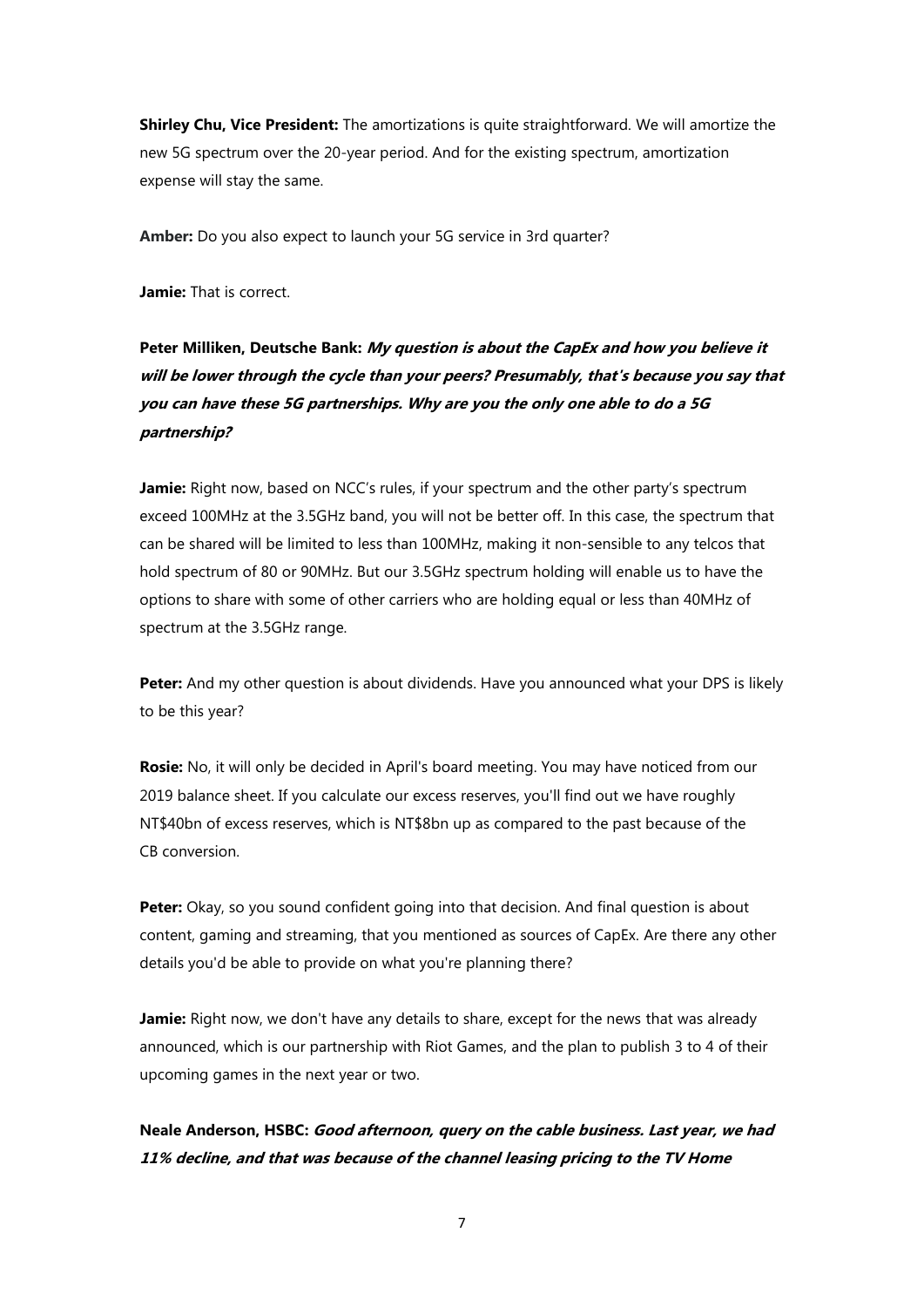**Shopping companies. Despite that, there was a 6% improvement in EBIT to lower set-top-box depreciation. So, is that trend going to remain the same? Presumably, you've got a full year of the lower lease charges, but are you expecting to again make that back up this year with the lower depreciation?**

**Shirley:** The number was for 4Q last year, not for the whole year. So for the whole year last year, the EBITDA decline was much less. And this year, it will have similar trends with a small dip in EBITDA, while the earnings will go up.

**Neale:** Those are the two main drivers in cable, I guess you're going to be pushing your double mobile and broadband promotion. Is that expected to be a significant contributor?

**Jamie:** Yes, that is actually a hot selling product right now. And we're expecting for it to be contributing to both our mobile carrier business and our cable business.

**Jack Hsu, SinoPac Securities: I have two questions. The first question is that we worry about the business a bit, especially for the mobile service business this year, because of the COVID-19 outbreak. We worry about our enterprise segment development in this year. And my second question is about the announced cooperation with the SK Telecom in Korea. Could you elaborate some details about our cooperation, our plan in the future?**

**Jamie:** Thank you, Jack. We're worried about the coronavirus situation regarding the threat it might pose to our employees' and our customers' health. But for our enterprise segment, it's actually doing better than expected due to increased demand for data transmission, remote meeting and remote working needs. So it's actually turning out to be a tailwind to our enterprise business.

In terms of SK telecom partnership, SK has been our partner for a long time in telecom business. We had been exchanging best practices and know-hows with regard to mobile carrier business. And they are the first mover in 5G deployment and 5G rollout. During the process, they were able to successfully increase their leadership in the Korean market. I think this partnership would help us learn from their experience and be able to fare better versus our peers in the Taiwanese market.

**Jack:** Ok, just one follow-up question. For the collaboration with SK Telecom, will we learn how to build a 5G business plan or will we learn their strategy to develop, to build up 5G network? Which direction will TWM take in the future?

8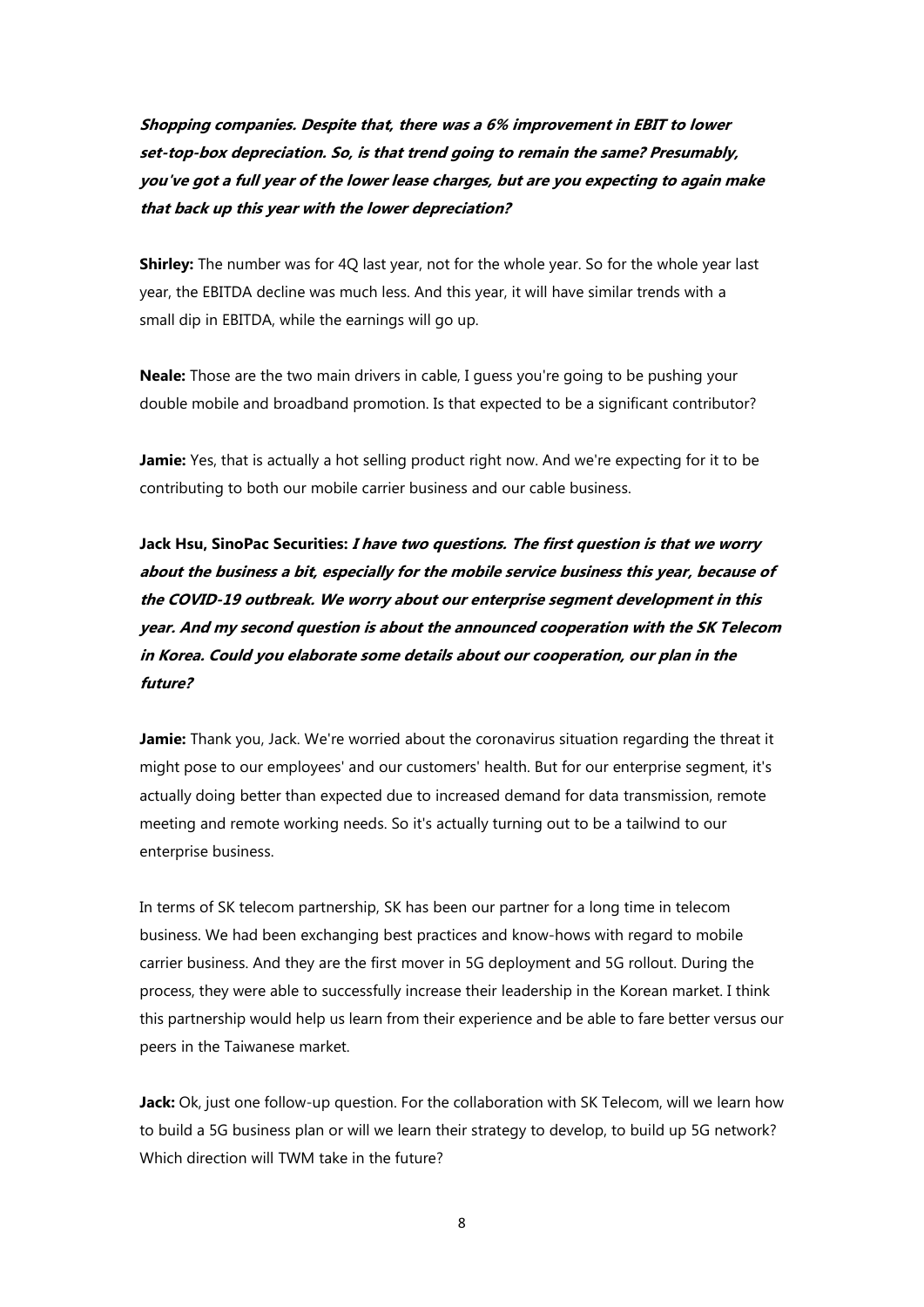**Jamie:** Both network deployment and market penetration strategies, are among the things we are exchanging with SK.

**Amber Lee, Yuanta Securities: I saw the operating data. As you mentioned that the enterprise segment has seen strong momentum with 32% of YoY growth in last year. What's the sales contribution in that segment in 2019? And how's the margin?**

**Rosie:** If you are talking about the enterprise segment, the 32% revenue increase in 2019 only refers to the combined revenue of ICT, IoT and cloud.

**Amber:** What's the sales contribution of the enterprise segment?

**Shirley:** If we separate the enterprise fixed business into the growing part and legacy part, the growing part made up for 75% of its fixed line revenue.

# **Amber Lee, Yuanta Securities: I have another question. I think the 2020 guidance of EBITDA implied that your EBITDA margin for this year will be 23.5%. That's more than 3% decline comparing to last year. What's driving the decline for this year?**

**Shirley:** As we mentioned, this year we will have several new businesses which will take time to have its profitability kick in. For example, we will start to offer cloud gaming service. We will also invest more into so called "Taiwan Mobile original content". On the conservative side, we estimate that for our TWM original content business, the margin will be lower compared to the telecom business. And also, 5G is the main factor for this short-term lower margin situation.

**Amber:** For the investment that you mentioned, do you expect these to go into next year as well?

**Shirley:** On the EBITDA side, the margin won't go down further, in the sense that 5G revenue will gradually pick up. On the cloud gaming and original content investment, we normally have a higher initial cost. When revenue gradually picks up, we will fare better with better margins.

**Amber, Yuanta Securities: And lastly for me, what's your expectation on the payout ratio of your 2019 DPS? Historically, your payout has been lower than or about 110%. Now, I'm just wondering about your view going forward on payout.**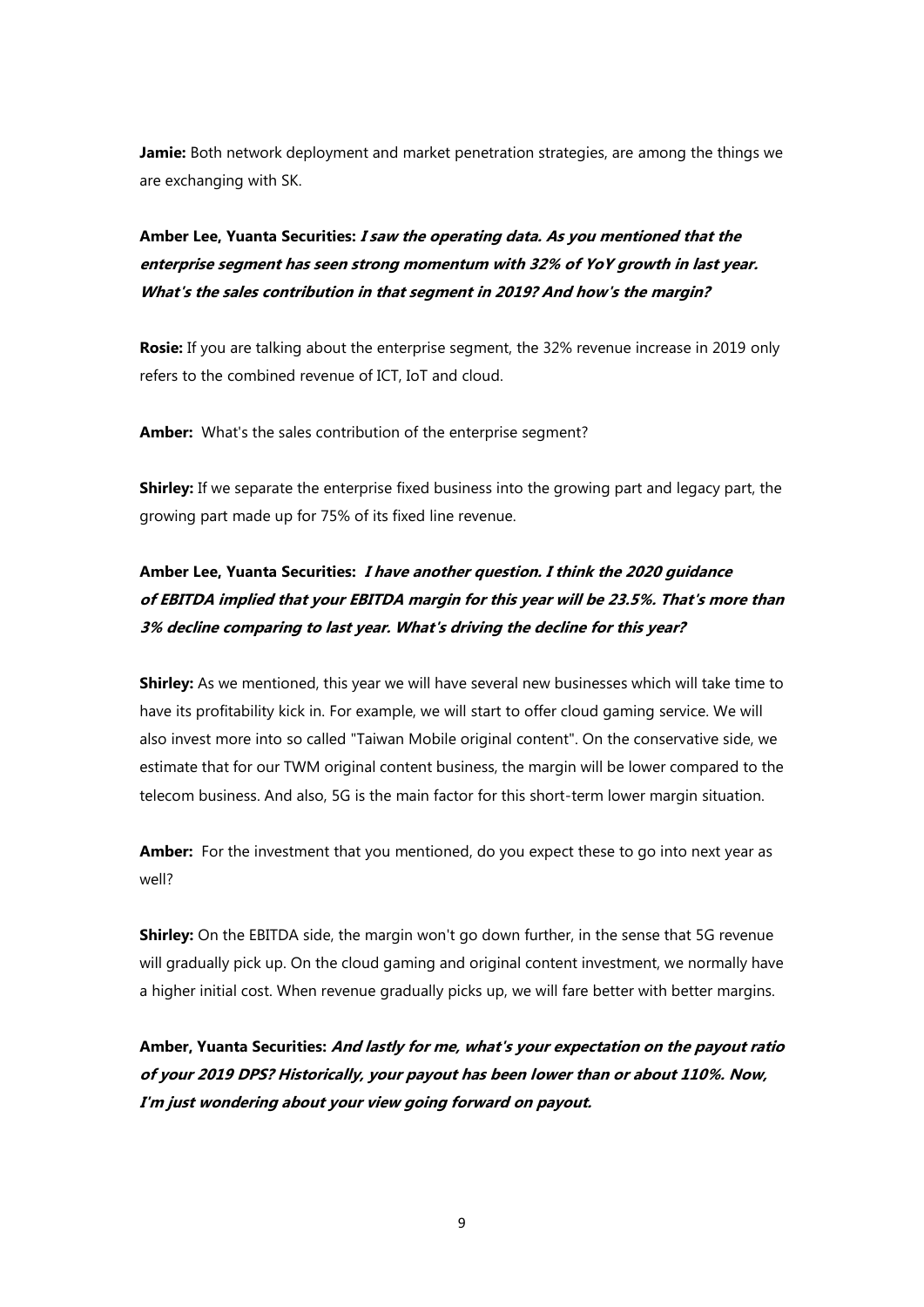**Rosie:** As I mentioned earlier, it's decided by the board every April. So we can't share anything with you at this moment. The only thing I can share with you, is on the excess reserves, which I've already done so.

**Billy Lee, Crédit Suisse AG: Good afternoon, Jamie and Rosie. I have a couple of questions. The first one is regarding your 5G strategy. I noticed and you also mentioned that Taiwan Mobile is actually having fewer 3.5GHz spectrum than your peers which has 80 or 90MHz. The industry has been saying that 80-100MHz is a minimum for optimal efficiency. How are you going to have decent amount of efficiency with just 60MHz? I want to understand on the relative shortfall versus your competitor.**

**Jamie:** Thanks for giving us the chance to clarify it. If you look at spectrum holding, the most important element is capacity to provide data transmission for customers. And based on our projection of 5G take-up rate and data traffic growth for next 5 to 10 years, 60MHz of 3.5GHz spectrum plus 200MHz of 28GHz spectrum is more than enough to service our 7.1~7.2 million users for the next 5 to 10 years.

Any spectrum holding more than that is going to give you the luxury of results in speed test, but 99% of the customers don't decide their carrier based on the test results. Otherwise, most of the customers will be using CHT at this moment, but that's not the case. What some of our peers are saying create a false impression of "spectrum holding equals to market share". You can easily confirm that information based on 4G spectrum holding and market share.

Only CHT and we have market shares that are higher than our spectrum holdings. But there are three carriers that have lower market shares than their spectrum holdings. So spectrum holding does not equal to your market share. If the spectrum price is high, holding more than enough spectrum for yourself is only creating a drag on your bottom line. That's why we think that owning 60MHz of 3.5GHz spectrum and 200MHz of 28GHz is our best combination right now. On top of that, the government already announced that in 2 to 3 years, they will release the next wave of spectrum.

By that time, if we realize our projection is too conservative and our users will need a little bit more bandwidth, we can easily obtain more spectrum. We also have an option of sharing spectrum with two of the peers that hold 40MHz or less spectrum on 3.5GHz range. On top of that, NCC chair also announced that on the 3.57GHz plus spectrum, there's a possibility that they're going to clean up some amount of the spectrum in that neighborhood. If it does

10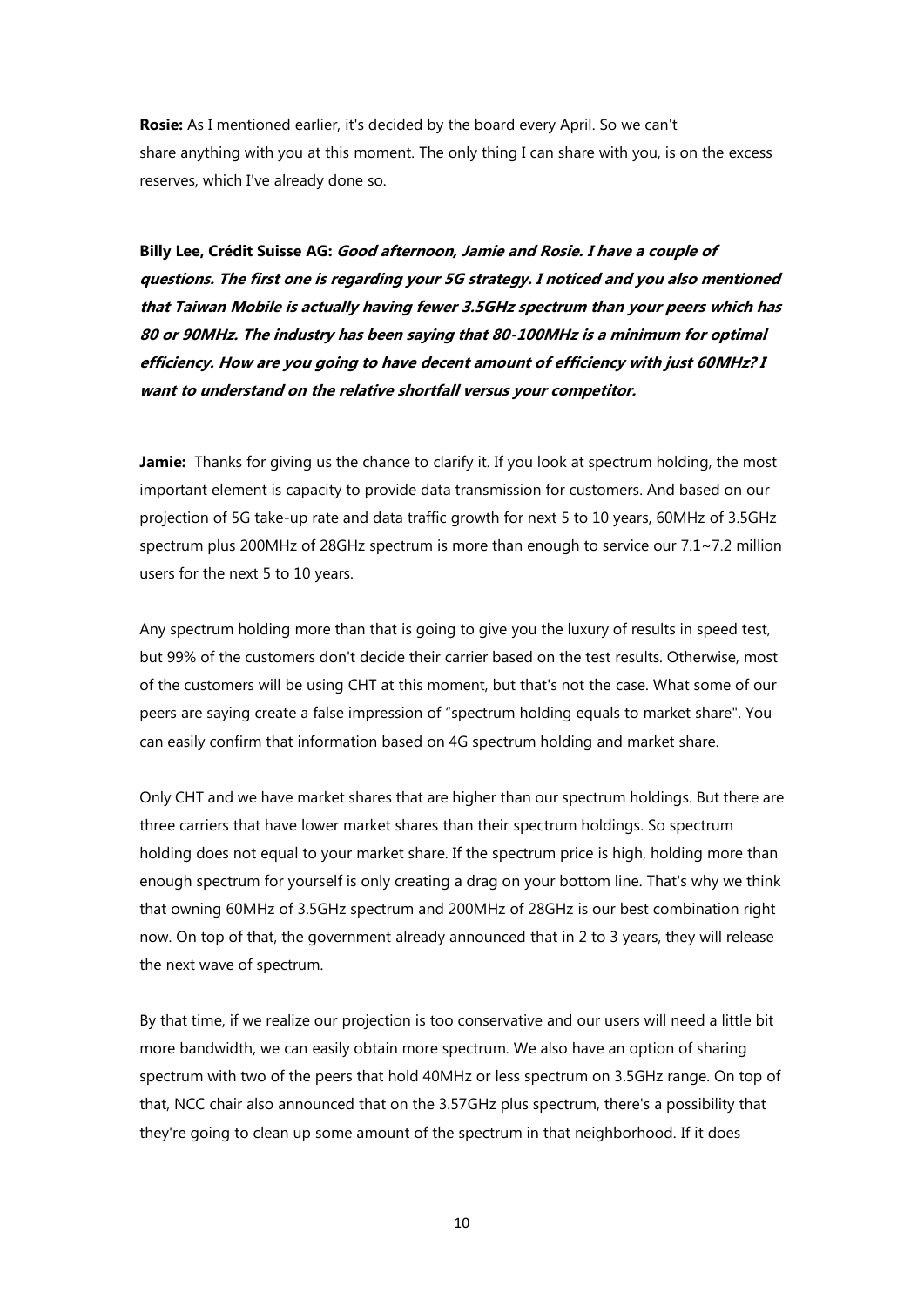happen, we also have an option to obtain the spectrum right next to our holding. It's only beneficial to us because the neighborhood is only connected to ours.

Therefore, we have three or more options that we can take in the next three years if things turn out to be more aggressive than we expected. Right now, it's only sensible for us to hold just enough spectrum so that we create the largest ROI for our shareholders.

**Billy Lee, Crédit Suisse AG: Thank you for that logic. It makes a lot of sense, but I just have a couple of follow-ups on this. You said NCC has actually talked about the possibility of a neighboring spectrum. Is that right next to you, like 3.5GHz or 3.6GHz? And then second question is, you said in terms of spectrum sharing with your peers, there's a cap of 100MHz combined and you also mentioned 120MHz. Can you clarify a little bit on that as well?**

**Jamie:** In terms of additional 3.5GHz spectrum releasing, NCC talked about moving the 3.57GHz plus range spectrum that satellite is using right now, in the next 1 to 2 years. We're expecting that to be somewhere less than 50MHz. If that's opened up, only we will be benefiting from this contiguous spectrum. If we have to bid on that, there will be much less incentive for our peers to outbid us. Concerning spectrum sharing, NCC has ruled that if you own 80MHz of spectrum, and to share it with another peer that's only holding 40MHz of 3.5GHz spectrum, the most that can be shared between the two of you is 80MHz. Therefore the 80MHz player will not gain anything by sharing with the 40MHz player. Based on the current 3.5GHz spectrum holding, among the big three, only we have the capability to share with two of the smaller players that hold 40MHz or less.

**Billy:** But is that technically possible? For example, Taiwan Star, which are very far from you and they are next to FET. Technically speaking, can you share the 40MHz of them?

**Jamie:** Yes, as of today, the equipment on the base stations already support that. We're expecting smartphones to support this so called "Carrier Aggregation" feature in the next 1 to 2 years.

**Billy:** Okay, got it, so it's possible. I haven't got this clearly yet. The maximum of spectrum sharing is 100MHz? 120MHz?

**Jamie:** 100MHz. If two telcos have more than 100MHz combined, the spectrum over 100MHz will be deducted from the individual company's available spectrum for sharing. If you hold 90MHz and the other smaller player is holding 20MHz, then the two combined can only share